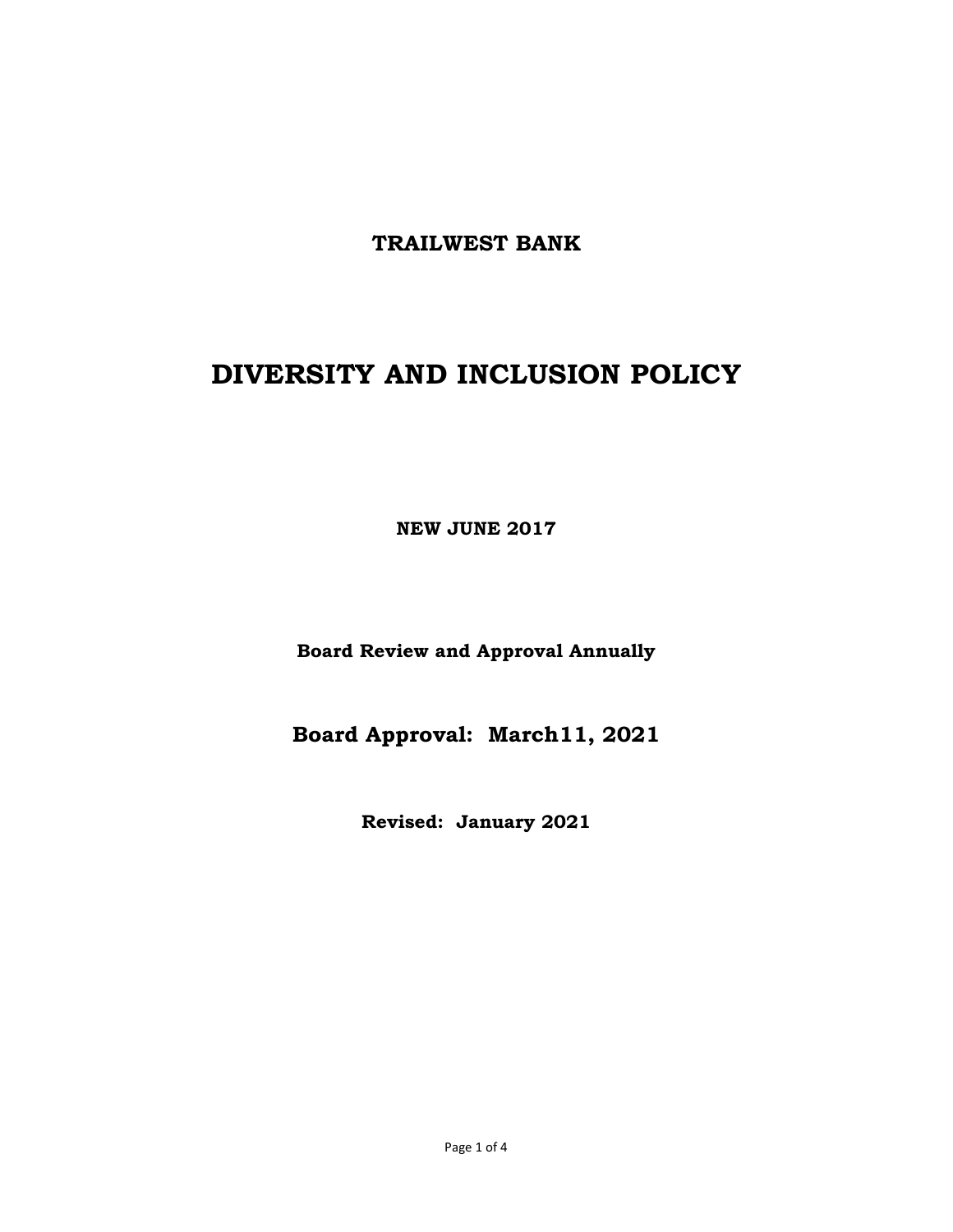# **Table of Contents**

- I. Definitions
- II. Commitment to Diversity and Inclusion
- III. Workplace and Employment Practices
- IV. Procurement and Business Practices
- V. Practices to Promote Transparency
- VI. Self-Assessment
- VII. Board Review and Approval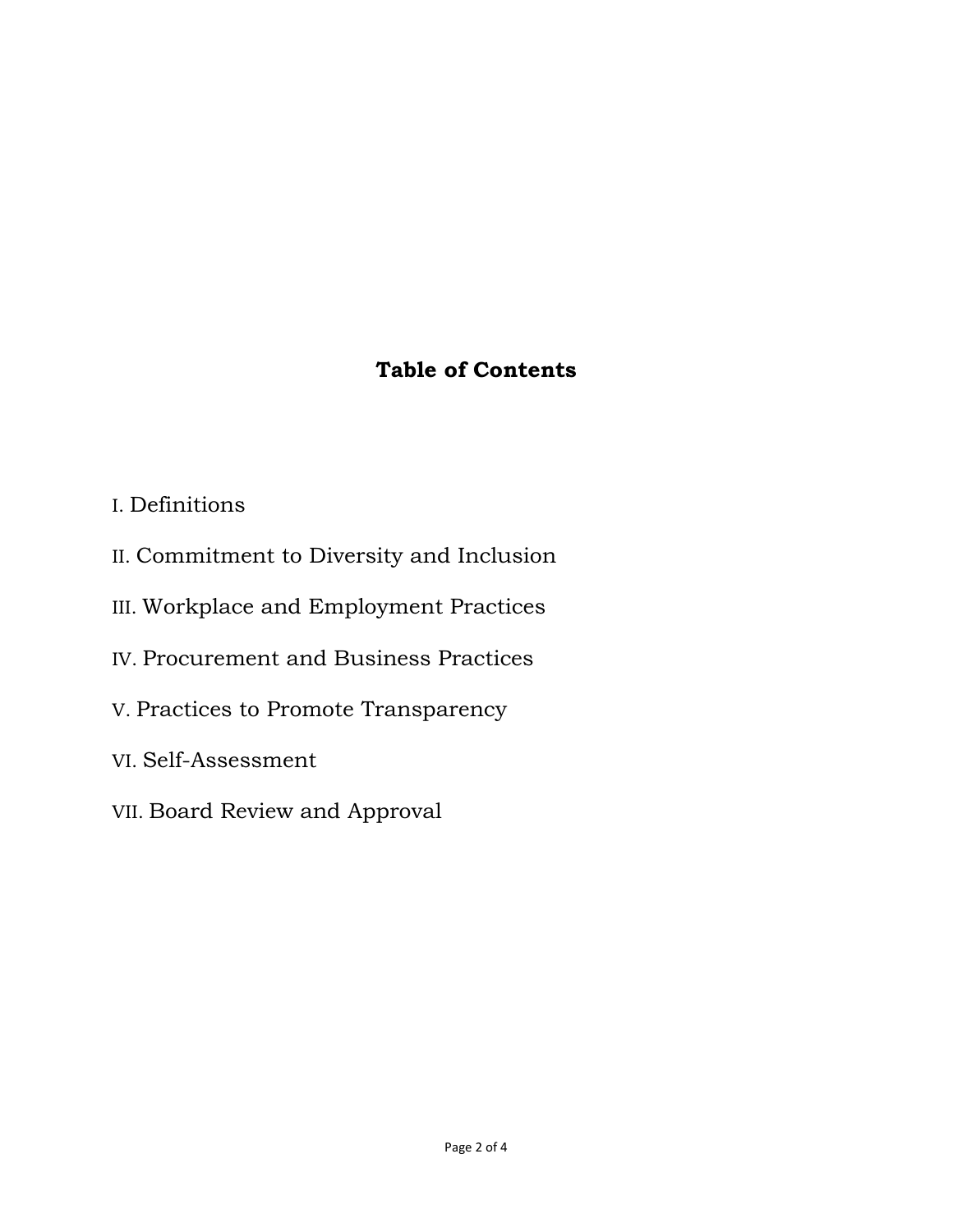# **I. Definitions**

*Diversity* refers to the following minorities: Black Americans, Native Americans, Hispanic Americans, Asian Americans, and women.

*Inclusion* means a process to create and maintain a positive work environment that values individual similarities and differences, so that all can reach their potential and maximize their contributions to an organization.

# **II. Commitment to Diversity and Inclusion**

TrailWest Bank (TWB) believes that promoting diversity is an important aspect of our service to our employees and our communities. TWB places high value on and respects the diverse culture of our employees, vendors, and customers. TWB is committed to preserving an open environment to ensure the safety of all employees, vendors, and customers.

# **III. Workplace and Employment Practices**

The Bank is committed to providing a work environment that promotes equal opportunities for all, in compliance with the Equal Credit Opportunity Act. The Bank prohibits any unlawful discrimination or harassment based on race, color, religion, national origin, sex, marital status, or age.

Searches for new employees are conducted by word of mouth, online postings, local print and media, Branch posters, and at Job Fairs.

TWB has created and maintains a positive work environment that embodies the definition of inclusion.

#### **IV. Procurement and Business Practices**

Due to the Bank's size and location in rural Montana, the practicality of specifying businesses based on their diversity is unfortunately, and understandably, very limited. The Bank's first priority is to use our current customers before attempting to find minority-owned vendors. The Bank will search the national MWBE.com site for Minority and Women Based Enterprises. At this time, there are none registered in the State of Montana.

#### **V. Practices to Promote Transparency**

The Board of Directors and staff receive training on related policies and practices. Our Diversity and Inclusion Policy is posted on our website in order that our community, vendors, and potential employees can be aware of it.

#### **VI. Self-Assessment**